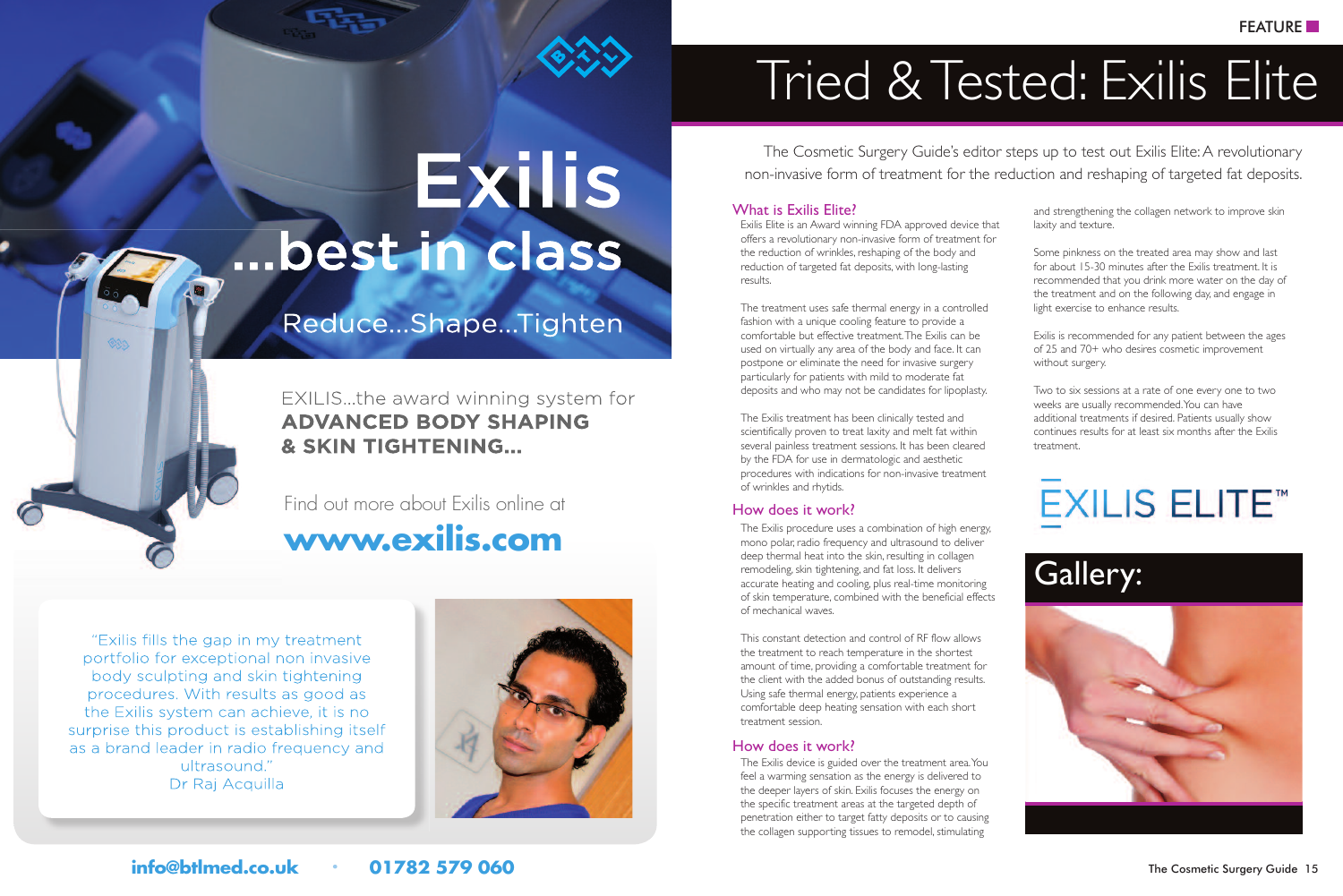## Tester: Exilis Elite 4 Week Treatment

#### NAME: Laura Casewell AGE: 28

#### **Background**

After losing a stone and half after Christmas I have dropped from a size 12/14 to a size 10.While I'm proud of my weight loss and happy with my new shape, I can't help but feel I need a little bit of help in feeling body-confident.

Like many women approaching 30, I have started to recognise the signs that my diet and exercise habits (or lack of) I implemented my 20s have not been kind to me. While I don't have children as yet, my days of eating like I was still at university caught up with me, and while I'm by no means chubby anymore, I do have some stubborn

#### Week 1:

Arriving at the clinic in Henley,Warwickshire I was greeted by a warm, friendly team and a clean, bright waiting area. On meeting Dr Oliver and explaining my problem areas to her, I could tell she more than understood the body hang-ups women like me complain about.After filling in a patient assessment form I underwent a thorough consultation in her relaxing treatment room. Dr Oliver asked me about



PROBLEM AREAS: Abdomen, inner thighs, saddle bags TREATMENT TESTED: Exilis Elite from BTL Industries

areas of fat that no amount of salad or hours on the treadmill seem to shift. I have pinchable fat on my tummy, some jiggle on my upper inner thighs and, like many women, saddle bags.

Having heard of the benefits of Exilis, a non-invasive fat removal treatment, I'm keen to try the system first hand to see if it lives up to its glowing reputation. I'm not expecting miracles, but having booked four sessions with aesthetic practitioner, Dr Claire Oliver ofThe Air Aesthetics Clinic, I'm hopeful to see a visible change over the next month.

my medical history and asked me to point out which areas I was unhappy with, before telling me what she hoped Exilis could do for me individually. She explained what the fat reduction treatment involved and showed me before and after photographs, as well as explaining the science behind the machine. I was also shown the Exilis system itself so I was aware of how the procedure would work; including the treatment times. I was made aware that while treatment with Exilis is not painful- it requires no anaesthetic, needles or knives- it can be mildly uncomfortable due to the high levels of heat used to attack the fat cells.The team told me to tell them if the heat became too much, and that they would take regular breaks to allow my skin to cool slightly.

After making sure I was happy to continue, the areas for treatment were marked up and I was introduced to Jo - highly-trained in using Exilis- who would be helping to perform my treatment. I was asked to remove all jewellery before having a grounding pad attached to my back, and a mineral rich gel rubbed into my treatment areas; this helps the head of the device glide smoothly over the skin.The first area to be treated was my abdomen, and the Exilis was run over my skin in circular motions. Surprisingly, the process felt really pleasant; warm but relaxing just like a massage. My saddle bags were treated next, followed by my inner thighs, taking me up to around 60 minutes of treatment time.The inner thigh area was a little more uncomfortable than my belly and

I noticed the heat more quickly, but being that I had less fat in that area this wasn't surprising. Dr Oliver kept an eye on me and my skin, making sure I wasn't in pain during the treatment.

Leaving the clinic the areas treated with the Exilis are a little pink but don't hurt, and I'm advised to drink lots of water over the next few days to help flush my system and advance the effects further. I'm told I might not see any changes from the initial treatment, but I cross my fingers and hope I notice results quickly.

#### $M$ eek  $2$

It's been a week since my initial visit to Air Aesthetics and I've already noticed my skin feels firmer and my abdomen is looking slightly slimmer. I attended my second session and found the treatment to feel much more comfortable this time- I'm sure in large part this can be attributed to knowing what to expect the next time around.The slight redness I experienced after my first session reappeared, but lasted just a few hours before fading. It occured to me that Exilis treatments require no downtime, meaning I can head back to work as soon as my appointment is complete.

As advised by Dr Oliver, I drank lots of water to flush my system and aid the body in removing the waste cells.Within 2 days of my follow up treatment, my partner commented on the changes to my shape, notably on my upper thighs- a positive boost which comes as a welcome surprise.

#### Week 3:

A few days after my third treatment I am really starting to feel the difference Exilis Elite is making to the overall tone of my skin. My stomach area in particular feels silky soft, and the area feels tighter. In coming days I notice my abdominal area appears much flatter,



and the quality of the skin that has been treated is outstanding. I'm surprised and delighted!

By the end of the third week I notice an obvious difference to my saddle bag area, particularly when I wear a pair of skinny jeans. My partner and friends comment on how trim I'm looking which makes me feel excited to see what my last treatment will have in store for me.

#### Week 4:

My last hour long treatment with Exilis Elite is complete and this time the redness I usually experience in the 2 hours after treatment is practically gone within 20 minutes. Having had the procedure now four times, my heat tolerance levels have increased, and I managed to comfortably sit through the session with an average temperature of 42 degrees.As Jo and Claire explained to me in previous sessions, the warmer you can keep the treatment area the better the results will be, so I leave my appointment feeling confident I'll see further results this week.

Two days after my final treatment and the effects are really starting to show on my inner thighs. I hadn't seen much change in this area after three treatments, but after the fourth round of treatment I can see the difference. My upper inner thighs no longer meet; I haven't been able to say that since my mid-teens!

#### After Exilis Elite...

In the week after my last session at Air Aesthetics I'm astounded with the results.While I wasn't 'big' to start with I can see a visible change to the tone, texture and quality of the skin across my target areas. Not only that, but I can see my body shape changing, and I notice how different I actually now look in my clothes. I saw an old school friend during the week who told me I looked in great shape and asked me for my secret: I gleefully told her all about Exilis Elite.

While it can't be used as a weight loss tool, it can certainly help shape and tone, and I now have a tummy I can happily show off in a bikini again.

With no needles, knives or down time Exilis Elite deserves the recognition it's getting across the UK as a leading system for body contouring without surgery.

**Exilis Elite** is supplied by **BTL Aesthetics**.You can find out more information about this device and others by visiting **www.btlaesthetics.com/uk**